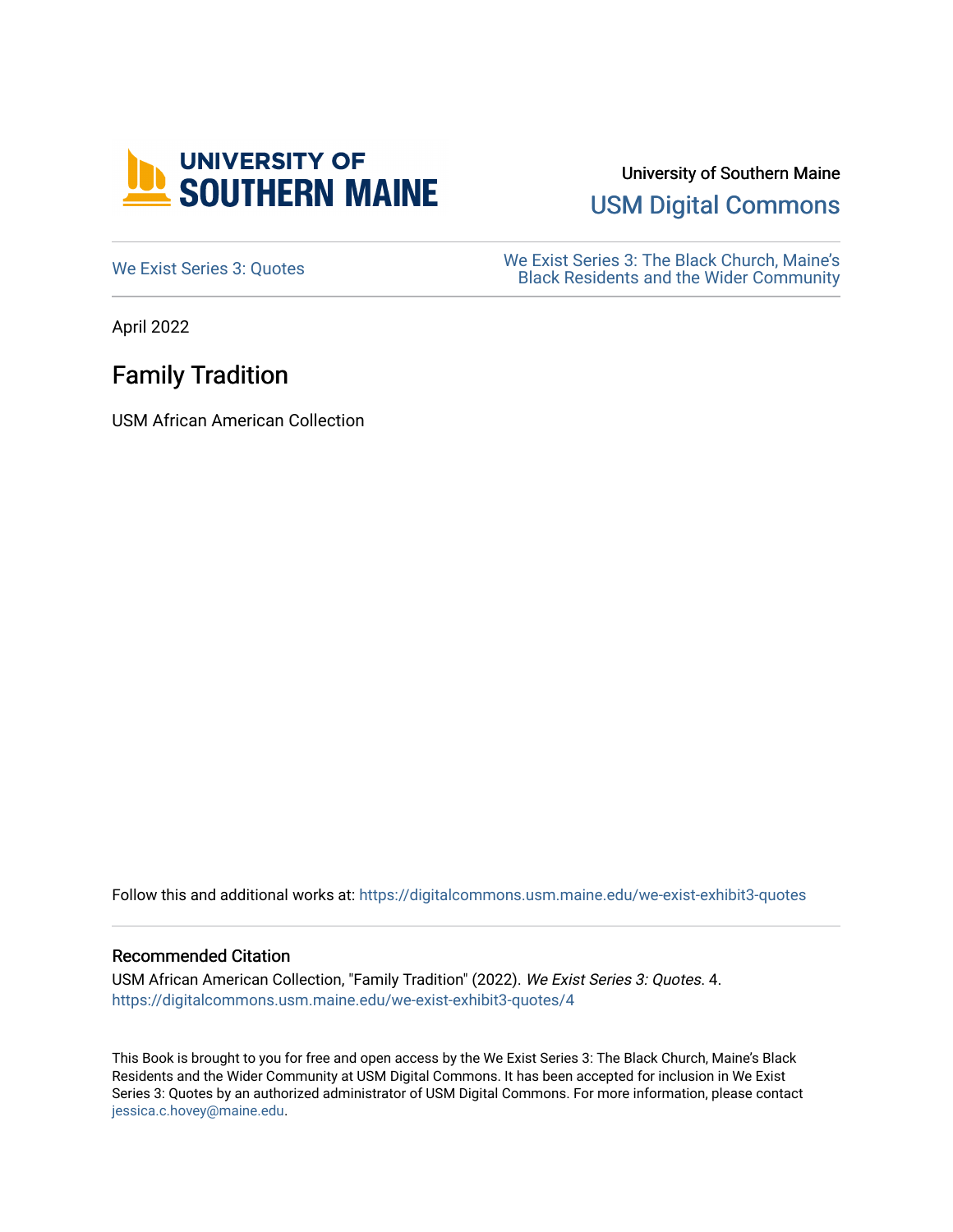# **Family Traditions**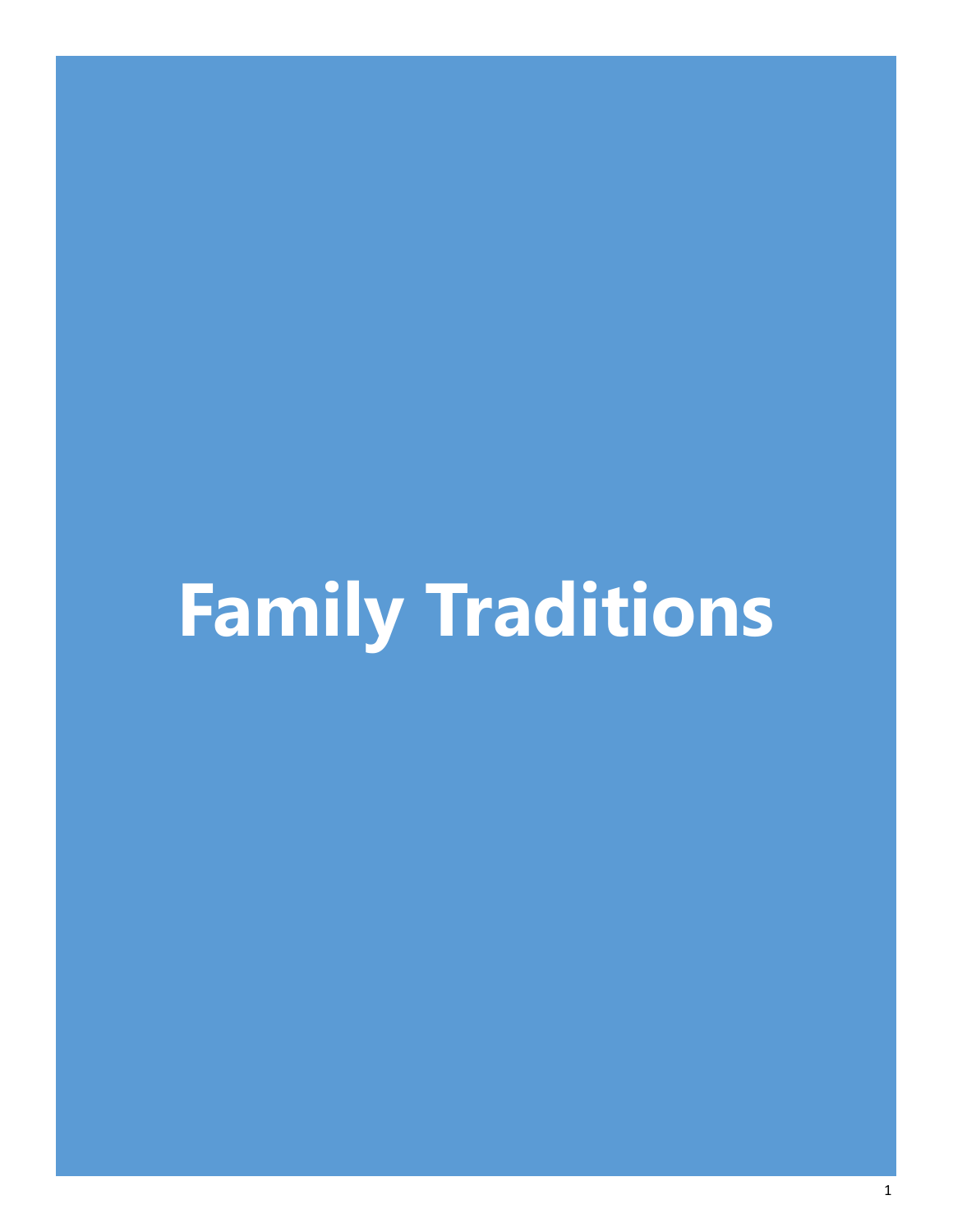

#### **Ms. Beverly Bowens**

EXIST



"Well, like any New England family, for Christmas we'll have a turkey, went to church. I don't think it was any different than anyone else in Maine."

Ms. Beverly Bowens (born in Maine; age 67; left at 21 years old for about 35 to 40 years and then returned to Maine)

**Full Length Interview:** [Home is Where I Make It: Bowens, Beverly](https://digitalcommons.usm.maine.edu/aa_hiwimi/2/)

### **Mr. James Mathews**



"I believe that for my parents the big tradition at the time was getting together on Fourth of July, and going up to Sebago Lake. And we would all meet. At one time we would all meet at the church I belong to, Green Memorial AME Zion Church on Munjoy Hill. And when I first started going as a child, the church would rent a bus and we would go up there, to Sebago Lake, and all picnic together. And everybody came from far away; Washington, D.C., and other parts of our family would all come together. And that used to be the big day where everybody would get together and it was quite a 'to do.' And then as people either moved away or things started getting crowded at the lake or whatever, for me personally, the tradition kind of went by the way side. We wouldn't go to the lake, but we may see every-

body up on Munjoy Hill where the Fisher family lived. We would all congregate up there and then we'd go up for the fireworks that they had on the promenade and like that."

"As far as the services in church go, just attending the service and attending. Christmas Eve. We used to attend church on Christmas Eve; not any longer. But that's one of the things that we used to do on the day before Christmas. Take the kids along. But so much has changed since the kids have left and on their own that we don't have these things any longer. That's why I'm trying to remember what it was we used to do with them. But we used to gather together and go as a group, you know. Even back in the New York City days. It was a larger group because it was my parents had four of us. There was six of us that went to all these things: Christmas, Easter services in church. I'm still talking about church."

Mr. James Mathews (age 59; born 1941 in Portland Maine; married with five children; lived in Maine all his life – lived in South Portland for over 26 years)

**Full Length Interview:** [Home is Where I Make It: Mathews, James](https://digitalcommons.usm.maine.edu/aa_hiwimi/4/)